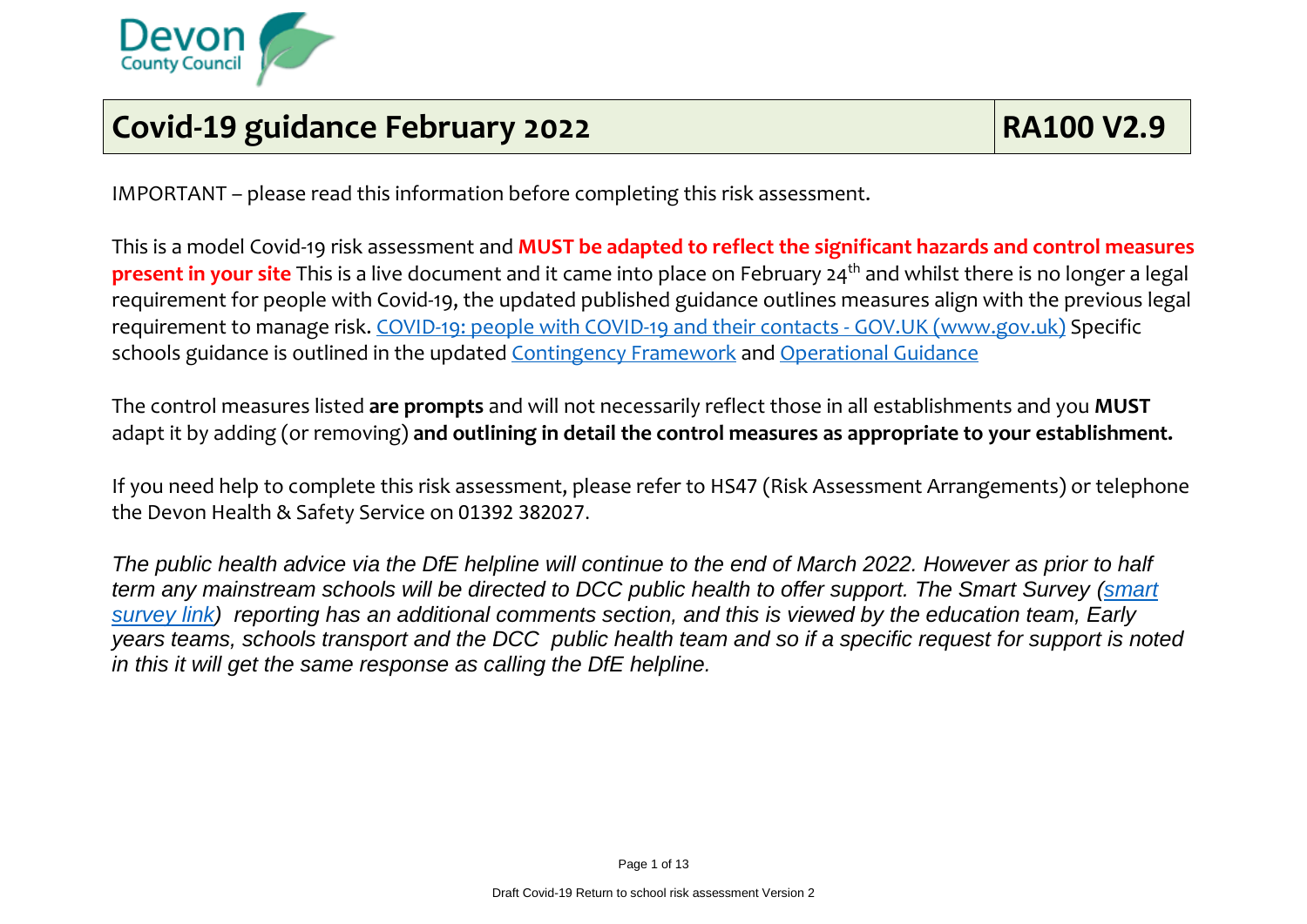| Devon<br>County Council                                                                                                                                                                                       | Establishment/Department: Doddiscombsleigh Primary<br><b>School</b>         | <b>Establishment Risk</b><br><b>Assessment</b> | <b>RA100 V2.9</b> |  |  |  |
|---------------------------------------------------------------------------------------------------------------------------------------------------------------------------------------------------------------|-----------------------------------------------------------------------------|------------------------------------------------|-------------------|--|--|--|
|                                                                                                                                                                                                               | Address: Doddiscombsleigh Primary School, Doddiscombsleigh, Exeter, EX6 7PR |                                                |                   |  |  |  |
| Person(s)/Group at Risk                                                                                                                                                                                       |                                                                             | Date assessment completed:                     |                   |  |  |  |
| <b>Staff, Pupils, Visitors and Contractors</b>                                                                                                                                                                |                                                                             |                                                |                   |  |  |  |
|                                                                                                                                                                                                               |                                                                             | This document is to remain under               |                   |  |  |  |
| This risk assessment explains the actions school leaders should take to minimise the risk of<br>transmission of COVID-19 in their school Living with Covid February 2022 onwards. This                        | constant review                                                             |                                                |                   |  |  |  |
| includes public health advice, endorsed by UK Health Security Agency (UKHSA), or from the<br><b>Southwest Directors of Public Health</b>                                                                      | Assessor(s):                                                                |                                                |                   |  |  |  |
|                                                                                                                                                                                                               | Mrs Sophie Wiseman (Head of School)                                         |                                                |                   |  |  |  |
| This risk assessment is generic and outlines control measures. Each school is responsible                                                                                                                     |                                                                             |                                                |                   |  |  |  |
| for reviewing and amending to ensure it is applicable to their setting and the latest<br>government guidance and must consult with their staff regarding the risks and control<br>measures being implemented. |                                                                             |                                                |                   |  |  |  |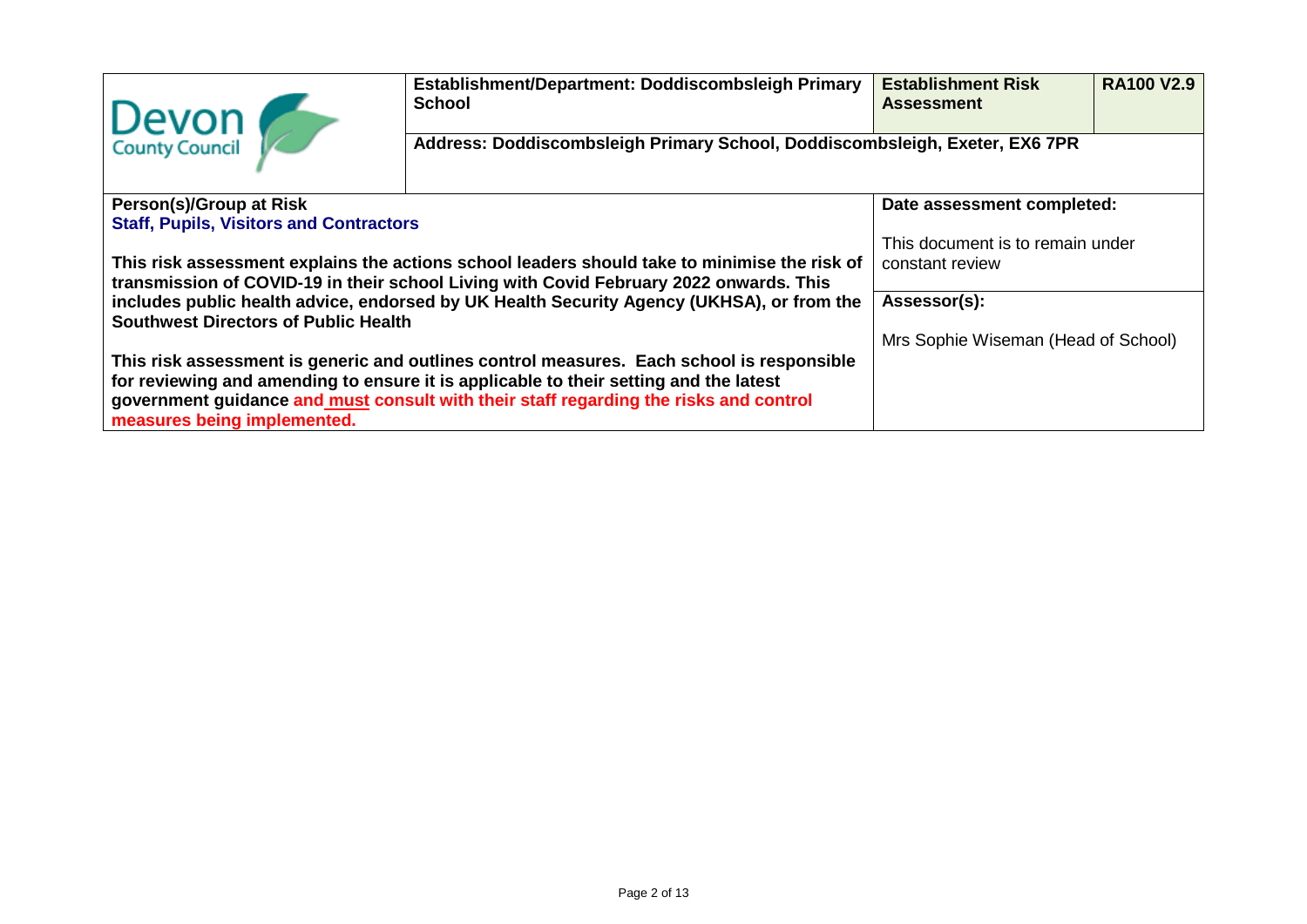## **Up-date 25/02/2022 – changes to text to include new guidance**

| <b>Significant Hazard Section</b>                                                                                                                                                                                                                               | <b>Control measures in place</b>                                                                                                                                                                                                                                                                                                                                                                                                                                                                                                                                                                                                                                                                                                                                                                   | <b>Optional: School's comments</b><br>re. mitigations put in place                                                                                                                                                                                                                                                                                                                                                                                                  |
|-----------------------------------------------------------------------------------------------------------------------------------------------------------------------------------------------------------------------------------------------------------------|----------------------------------------------------------------------------------------------------------------------------------------------------------------------------------------------------------------------------------------------------------------------------------------------------------------------------------------------------------------------------------------------------------------------------------------------------------------------------------------------------------------------------------------------------------------------------------------------------------------------------------------------------------------------------------------------------------------------------------------------------------------------------------------------------|---------------------------------------------------------------------------------------------------------------------------------------------------------------------------------------------------------------------------------------------------------------------------------------------------------------------------------------------------------------------------------------------------------------------------------------------------------------------|
|                                                                                                                                                                                                                                                                 | Additional measures or actions not included in this column below should                                                                                                                                                                                                                                                                                                                                                                                                                                                                                                                                                                                                                                                                                                                            |                                                                                                                                                                                                                                                                                                                                                                                                                                                                     |
|                                                                                                                                                                                                                                                                 | be put in the assessor's recommendations at the end of this document                                                                                                                                                                                                                                                                                                                                                                                                                                                                                                                                                                                                                                                                                                                               |                                                                                                                                                                                                                                                                                                                                                                                                                                                                     |
| <b>Keep occupied spaces well</b><br>ventilated                                                                                                                                                                                                                  |                                                                                                                                                                                                                                                                                                                                                                                                                                                                                                                                                                                                                                                                                                                                                                                                    |                                                                                                                                                                                                                                                                                                                                                                                                                                                                     |
| <b>Poorly ventilated spaces</b><br>leading to risks of coronavirus<br>spreading<br><b>Ventilation to reduce</b><br>transmission                                                                                                                                 | Ventilation and AC systems working optimally.<br>$\bullet$<br>Heating used as necessary to ensure comfort levels are<br>$\bullet$<br>maintained when the building is occupied.<br>Keep windows open wide enough to provide some natural<br>background ventilation and open internal doors to increase air<br>flow.<br>Open windows fully when rooms are unoccupied for longer                                                                                                                                                                                                                                                                                                                                                                                                                      | All windows and doors around the<br>school will be kept open when possible<br>to ensure good ventilation, especially at<br>break and lunchtimes.<br>C02 monitors are used to ensure that                                                                                                                                                                                                                                                                            |
| <b>Health and Safety Executive</b><br>guidance on air conditioning and<br>ventilation during the coronavirus<br>outbreak and CIBSE COVID-19<br>advice provides more information.<br>DfE is working with the Scientific<br><b>Advisory Group for Emergencies</b> | periods to purge the air (e.g. lunch times and before and after<br>school).<br>Action taken to prevent occupants being exposed to draughts.<br>For example, partially open high-level windows as opposed to<br>low-level windows, close external doors and arrange the<br>furniture if appropriate and possible.<br>Use fans for good air circulation.                                                                                                                                                                                                                                                                                                                                                                                                                                             | rooms are adequately ventilated and<br>results of these are recorded daily.<br>No ventilation systems on the school<br>premises.<br>Staff meetings to be held in Oak Class,                                                                                                                                                                                                                                                                                         |
| (SAGE) and NHS England on a<br>pilot project to measure CO2<br>levels in classrooms and<br>exploring options to help improve<br>ventilation in settings where<br>needed.                                                                                        | Air conditioning systems that normally run with a recirculation<br>mode set up to run on full outside air.<br>Ventilation's system that removes and recirculates air to<br>different rooms is turned off.<br>Ventilation system remains on at all times, even when the<br>building is unoccupied. The system set to operate at lower<br>ventilation rates during evenings and weekends.<br>Occupants encouraged to wear additional, suitable indoor<br>$\bullet$<br>clothing. (If they have to wear coats, scarves and other outdoor<br>clothing the room would be considered too cold, and the above<br>steps must be considered).<br>Ensure staff meetings and insets are in rooms with suitable and<br>sufficient ventilation<br>A robust risk assessment process should include the following: | the largest room in the school.<br><b>Acorn Class ventilation:</b><br>11 children, 2 adults<br>All 3 windows will be opened<br>Patio doors to the outdoor area will be<br>open when necessary.<br><b>Oak Class ventilation:</b><br>16 children, 2 adults<br>All 7 windows will be opened<br>Main 2 doors to the classroom will be<br>open, including the cloakroom door and<br>main door leading to the playground to<br>ensure maximum airflow and<br>ventilation. |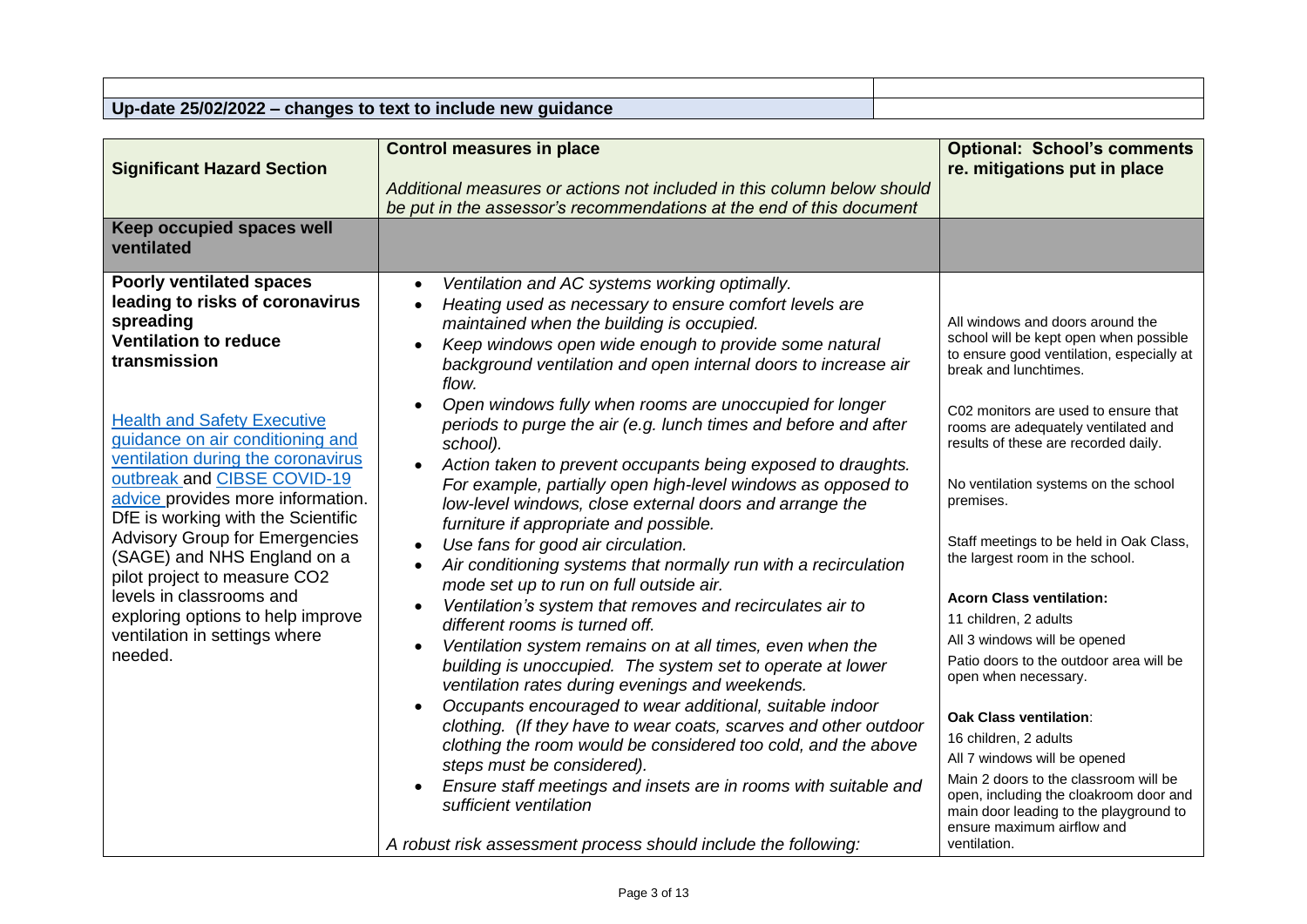| <b>Maintain appropriate cleaning</b>                                                    | How is each room in the establishment being ventilated?<br>How many people are going to be using the room - more people<br>greater the risk<br>What activities are being done in that room - lots of people<br>talking, shouting, more risk<br>C02 monitors are only a tool to identify poorly ventilated areas -<br>$\bullet$<br>they are not to be used as a mechanism to 'measure safe<br>thresholds' and to be used with the HSE suitability chart.<br>DfE guide Ventilation - Google Drive<br>$\bullet$<br>Risk assessment video link https://youtu.be/hkK_LZeUGXM<br>$\bullet$<br>Simple resource to support schools with ventilation and CO2<br>$\bullet$<br>monitoring: CoSchools - tools for healthy schools<br>It is advisable to use a thermometer to monitor temperatures where<br>opening windows and doors is being used as a mechanism to aid<br>ventilation. For more information on suitable workplace temperatures<br>see HSE: Guidance on temperature in the workplace | Hall<br>27 children, maximum 7 staff<br>All 4 windows will be open<br>Main door will be open, including the<br>cloakroom door and door which leads<br>to the playground to ensure maximum<br>airflow and ventilation.<br>Office, staff room & library block<br>Maximum 4 staff<br>All windows will be open, and doors<br>when appropriate to ensure maximum<br>ventilation.<br>N/A re: air conditioning/ ventilation<br>systems - none on site |
|-----------------------------------------------------------------------------------------|-------------------------------------------------------------------------------------------------------------------------------------------------------------------------------------------------------------------------------------------------------------------------------------------------------------------------------------------------------------------------------------------------------------------------------------------------------------------------------------------------------------------------------------------------------------------------------------------------------------------------------------------------------------------------------------------------------------------------------------------------------------------------------------------------------------------------------------------------------------------------------------------------------------------------------------------------------------------------------------------|------------------------------------------------------------------------------------------------------------------------------------------------------------------------------------------------------------------------------------------------------------------------------------------------------------------------------------------------------------------------------------------------------------------------------------------------|
| regimes<br>You should put in place and<br>maintain an appropriate cleaning<br>schedule. | Reduced clutter and removing difficult to clean items to make<br>$\bullet$<br>cleaning easier.<br>Cleaning using standard cleaning products such as detergents<br>and bleach, paying attention to all surfaces but especially ones<br>that are touched frequently, such as door handles, light<br>switches, work surfaces, remote controls and electronic devices.<br>Surfaces that are frequently touched and by many people in<br>$\bullet$<br>common areas to be cleaned twice a day.<br>Avoid sharing work equipment by allocating it on a personal<br>$\bullet$                                                                                                                                                                                                                                                                                                                                                                                                                      | All areas/surfaces kept tidy with<br>minimal objects/clutter on them to<br>ensure easy access for cleaning.<br>Thorough daily cleaning schedule in<br>place (See separate Churchill RA)<br>Additional cleaning of frequently<br>touched surfaces (desks, switches and<br>door handles) carried out at lunchtimes.                                                                                                                              |
|                                                                                         | basis or put cleaning regimes in place to clean between each<br>user.<br>Identify where you can reduce people touching surfaces, for<br>$\bullet$<br>example by leaving doors open (except fire doors) or providing<br>contactless payment.<br>Keep surfaces clear to make it easier to clean and reduce the<br>$\bullet$<br>likelihood of contaminating objects.<br>Provide more bins and empty them more often.<br>Toilets and communal areas to be cleaned regularly, with a                                                                                                                                                                                                                                                                                                                                                                                                                                                                                                           | 3 x bins in each classroom provided -<br>paper, general and tissues (lidded bins)<br>Toilets and communal areas cleaned by<br>Churchill at the end of each day - see<br>login book in staff room                                                                                                                                                                                                                                               |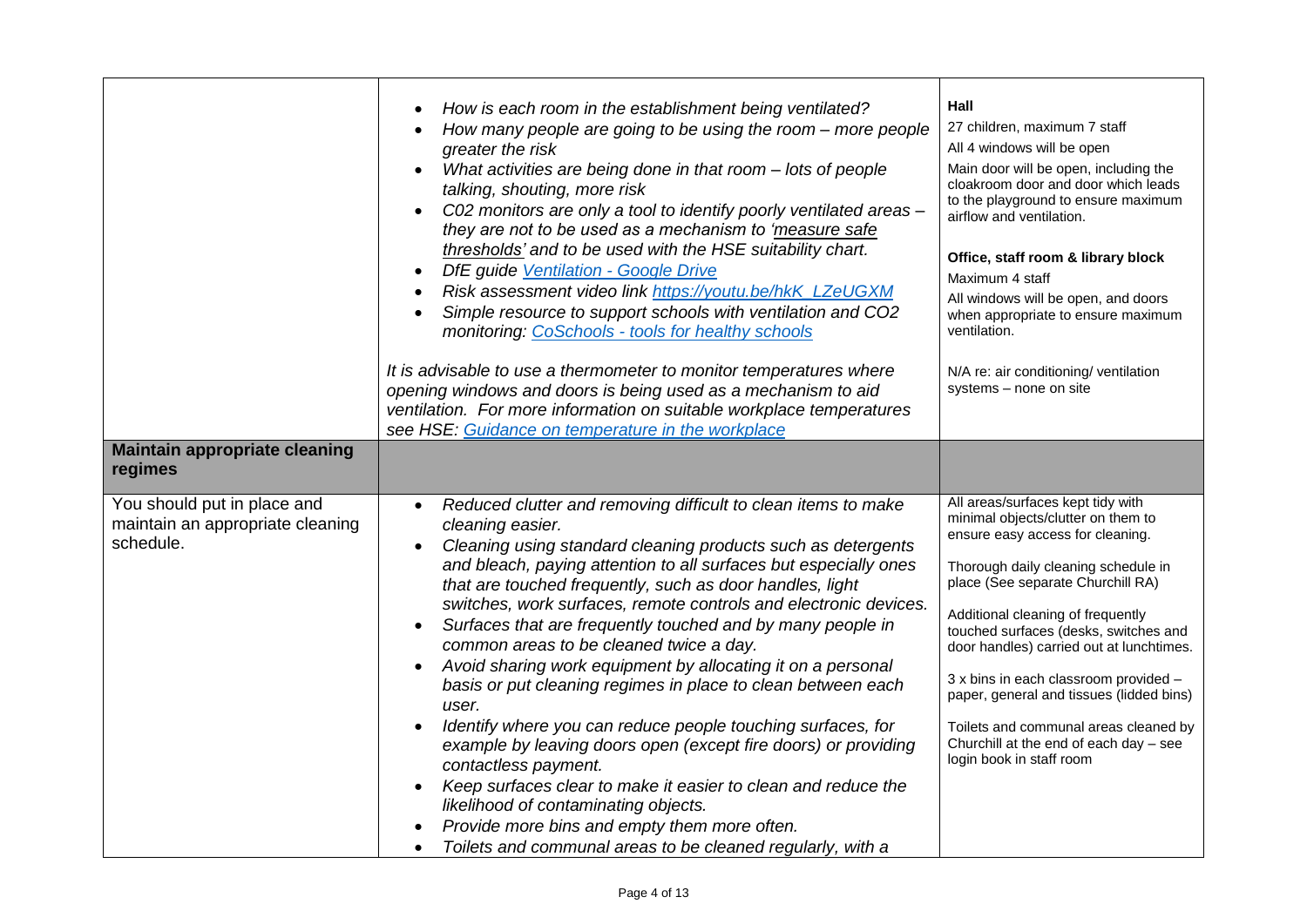| Ensure good hygiene for<br>everyone | process of recording - displaying cleaning schedules.<br>Sanitising spray and paper towels to be provided in classrooms<br>$\bullet$<br>for use by members of staff. If using cloths - disposable or<br>appropriate washing and drying process.<br>Thorough cleaning of rooms at the end of the day. This should include<br>regular cleaning of areas and equipment (for example, twice per day),<br>with a particular focus on frequently touched surfaces.<br>UKHSA has published guidance on the cleaning of non-healthcare<br>settings                                                                                                                                                                                                                                                                                                                                                                                                                                                                                                                                                                                                                                                                                                                                                                  |                                                                                                                                                                                                                                                                                                                                                                                                                                                                                                                                                                                                                                                                                                                                                                                                                                                                                                                                                         |
|-------------------------------------|-------------------------------------------------------------------------------------------------------------------------------------------------------------------------------------------------------------------------------------------------------------------------------------------------------------------------------------------------------------------------------------------------------------------------------------------------------------------------------------------------------------------------------------------------------------------------------------------------------------------------------------------------------------------------------------------------------------------------------------------------------------------------------------------------------------------------------------------------------------------------------------------------------------------------------------------------------------------------------------------------------------------------------------------------------------------------------------------------------------------------------------------------------------------------------------------------------------------------------------------------------------------------------------------------------------|---------------------------------------------------------------------------------------------------------------------------------------------------------------------------------------------------------------------------------------------------------------------------------------------------------------------------------------------------------------------------------------------------------------------------------------------------------------------------------------------------------------------------------------------------------------------------------------------------------------------------------------------------------------------------------------------------------------------------------------------------------------------------------------------------------------------------------------------------------------------------------------------------------------------------------------------------------|
| <b>Key control measures</b>         | Key messages:<br>Control measures to remain in schools to reduce risk:<br>o Ensure good hygiene for everyone.<br>Maintain appropriate cleaning regimes.<br>$\circ$<br>Keep occupied spaces well ventilated.<br>$\circ$<br>Follow public health advice on testing, self-isolation and<br>managing confirmed cases of COVID-19<br>Face coverings are no longer advised for pupils, staff and visitors in<br>classrooms or communal areas. Staff and pupils should follow wider<br>advice on face coverings outside of school, including on transport to<br>and from school. (The legal requirement to wear a face covering no<br>longer applies. However, the government suggests that you continue to<br>wear a face covering in crowded and enclosed spaces where you may<br>come into contact with people you do not normally meet).<br><b>Respiratory hygiene</b><br>The 'catch it, bin it, kill it' approach continues to be very important.<br>The e-Bug COVID-19 website contains free resources for you, including<br>materials to encourage good hand and respiratory hygiene. There are<br>good hygiene measures that can be used in:<br>https://www.england.nhs.uk/south/wp-<br>content/uploads/sites/6/2021/08/spotty-book-2021.pdf<br>https://www.england.nhs.uk/south/info-professional/public- | Doddi has always been one<br>bubble and will remain the<br>same, reducing mixing when<br>possible. Our two classes will<br>come together for assemblies,<br>playtimes and lunchtimes.<br>Children will continue to wash<br>their hands when they arrive at<br>school, regularly throughout<br>the day, before and after break<br>times and eating and before<br>going home.<br>Hand sanitiser pumps located<br>outside each classroom.<br>Catch it, bin it, kill it posters<br>displayed around school and<br>children will be reminded<br>about this in assemblies/class<br>Tissues in all classes, the<br>library and office<br>Pupils are regularly reminded<br>about hand washing and<br>coughing/sneezing.<br>Staff are recommended to<br>wear face coverings at drop off<br>and collection times if they are<br>close to parents.<br>Parents are asked to wear<br>masks at drop off and<br>collection times although this<br>can only be advisory |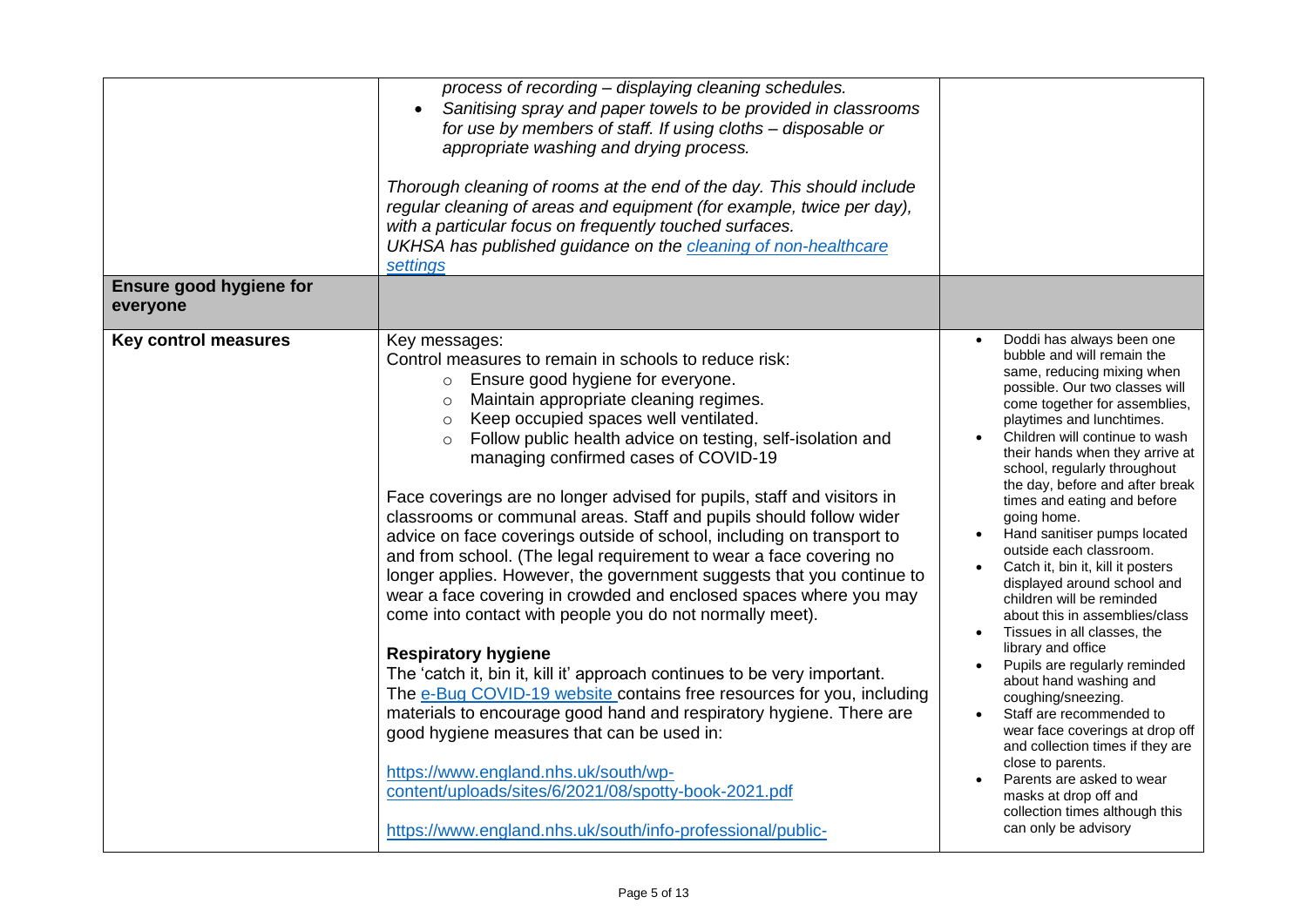|                                                                     | health/infection-winter/schools-and-nurseries-guidance/                                                                                              |                                                                                  |
|---------------------------------------------------------------------|------------------------------------------------------------------------------------------------------------------------------------------------------|----------------------------------------------------------------------------------|
|                                                                     | DCC Health and Safety Arrangements: - Infection Control HS26                                                                                         |                                                                                  |
|                                                                     |                                                                                                                                                      |                                                                                  |
| <b>Conditions for use of fluid</b><br>resistant face mask and other | If a child, young person or other learner becomes unwell with symptoms<br>of coronavirus while in their setting and needs direct personal care until | This guidance will be followed if a child<br>becomes unwell with Covid symptoms. |
| equipment when dealing with a<br>symptomatic child are clear        | they can return home a face mask should be worn by the supervising<br>adult if a distance of 2 meters cannot be maintained.                          | The library will continue to be the                                              |
| and understood by staff.                                            |                                                                                                                                                      | isolation room until the children can be<br>collected.                           |
|                                                                     | If contact with the child or young person is necessary, then gloves, an<br>apron and a face mask should be worn by the supervising adult. If a risk  |                                                                                  |
|                                                                     | assessment determines that there is a risk of splashing to the eyes, for                                                                             |                                                                                  |
|                                                                     | example from coughing, spitting, or vomiting, then eye protection should                                                                             |                                                                                  |
|                                                                     | also be worn Ensuring that fluid resistant face masks are available for<br>all schools and that a supply is maintained.                              |                                                                                  |
|                                                                     | https://www.gov.uk/government/publications/safe-working-in-education-                                                                                |                                                                                  |
|                                                                     | childcare-and-childrens-social-care/safe-working-in-education-                                                                                       |                                                                                  |
|                                                                     | childcare-and-childrens-social-care-settings-including-the-use-of-                                                                                   |                                                                                  |
|                                                                     | personal-protective-equipment-ppe                                                                                                                    |                                                                                  |
| Staff use of PPE                                                    | Pupils whose care routinely already involves the use of PPE due to their<br>intimate care needs will continue to receive their care in the same way. | This guidance will be followed.                                                  |
|                                                                     | Follow guidance                                                                                                                                      |                                                                                  |
|                                                                     | https://www.gov.uk/government/publications/safe-working-in-education-                                                                                |                                                                                  |
|                                                                     | childcare-and-childrens-social-care/safe-working-in-education-                                                                                       |                                                                                  |
|                                                                     | childcare-and-childrens-social-care-settings-including-the-use-of-                                                                                   |                                                                                  |
|                                                                     | personal-protective-equipment-ppe                                                                                                                    |                                                                                  |
| Self-isolation - staff/pupils:                                      | If someone develops symptoms or has a positive test result the<br>guidance still advises people to stay at home to avoid passing the                 | This guidance will be followed and this<br>message will be communicated with all |
|                                                                     | infection on to others. There is no longer a legal requirement for people                                                                            | parties; staff and families/parents                                              |
|                                                                     | with COVID-19 to isolate BUT public health guidance STILL advises                                                                                    |                                                                                  |
|                                                                     | people to stay home for 10 days                                                                                                                      |                                                                                  |
|                                                                     | (or until have 2 negative LFDs on consecutive days from day 5)                                                                                       |                                                                                  |
|                                                                     |                                                                                                                                                      |                                                                                  |
| <b>Symptoms</b>                                                     | Deliver strong messaging about signs and symptoms of Covid-19.                                                                                       | This message will be communicated to                                             |
|                                                                     |                                                                                                                                                      | parents and staff during the first week<br>back (WB: 28.02.2022)                 |
|                                                                     | Children who are unwell should not attend the setting and should                                                                                     |                                                                                  |
|                                                                     | remain at home until their acute symptoms resolve (+24 hours for a                                                                                   |                                                                                  |
|                                                                     | fever).                                                                                                                                              |                                                                                  |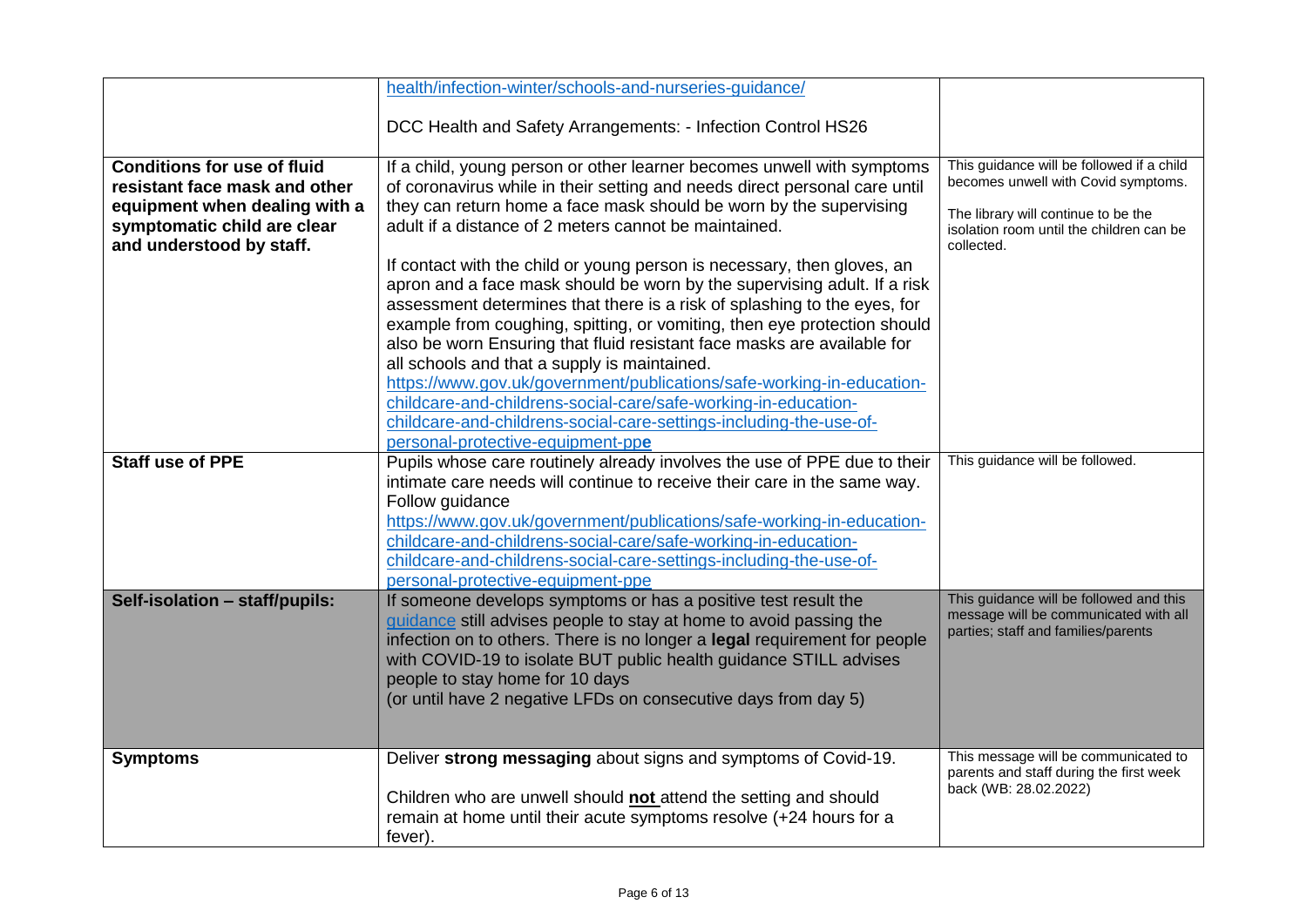|                       | IF these symptoms develop into cough, temperature,<br>changes to taste and smell, should isolate and test.                                                                                                                                                                                                                                                                                                                                                                  |                                                    |
|-----------------------|-----------------------------------------------------------------------------------------------------------------------------------------------------------------------------------------------------------------------------------------------------------------------------------------------------------------------------------------------------------------------------------------------------------------------------------------------------------------------------|----------------------------------------------------|
|                       | IF test negative to COVID-19, still need to remain at<br>home until at least 24 fever free and acute symptoms resolved.                                                                                                                                                                                                                                                                                                                                                     |                                                    |
|                       | Parents and settings should not try and 'second guess' diagnosis<br>- if have the key symptoms, isolate and test.                                                                                                                                                                                                                                                                                                                                                           |                                                    |
|                       | Examples of acute symptoms with which children should not<br>attend school/nursery include fever, muscle aches, hacking<br>cough.                                                                                                                                                                                                                                                                                                                                           |                                                    |
|                       | The school's operational guidance outlines that in most cases parents<br>and carers agree that a pupil with the key symptoms should not attend<br>the school given the potential risk to others.                                                                                                                                                                                                                                                                            |                                                    |
|                       | If a parent or carer insists on a pupil attending your school as a<br>confirmed or suspected case of Covid-19, you can take the decision to<br>refuse the pupil if, in your reasonable judgement, it is necessary to<br>protect other pupils and staff from possible infection with Covid-19.                                                                                                                                                                               |                                                    |
|                       | We advise schools to communicate this to parents and encourage<br>parents to follow the latest guidance around isolation if symptomatic.                                                                                                                                                                                                                                                                                                                                    |                                                    |
| <b>Close contacts</b> | Close contacts are no longer required to self-isolate or advised to take<br>daily tests and contact tracing has ended. Routine contact tracing<br>(provided by NHS Test and Trace) has now ended, and close contacts<br>will no longer be required to self-isolate or advised to take daily LFD<br>tests. People with COVID-19 will be encouraged to inform their close<br>contacts, Household and overnight contacts advised to take additional<br>precautions for 10 days | This guidance will be followed and<br>communicated |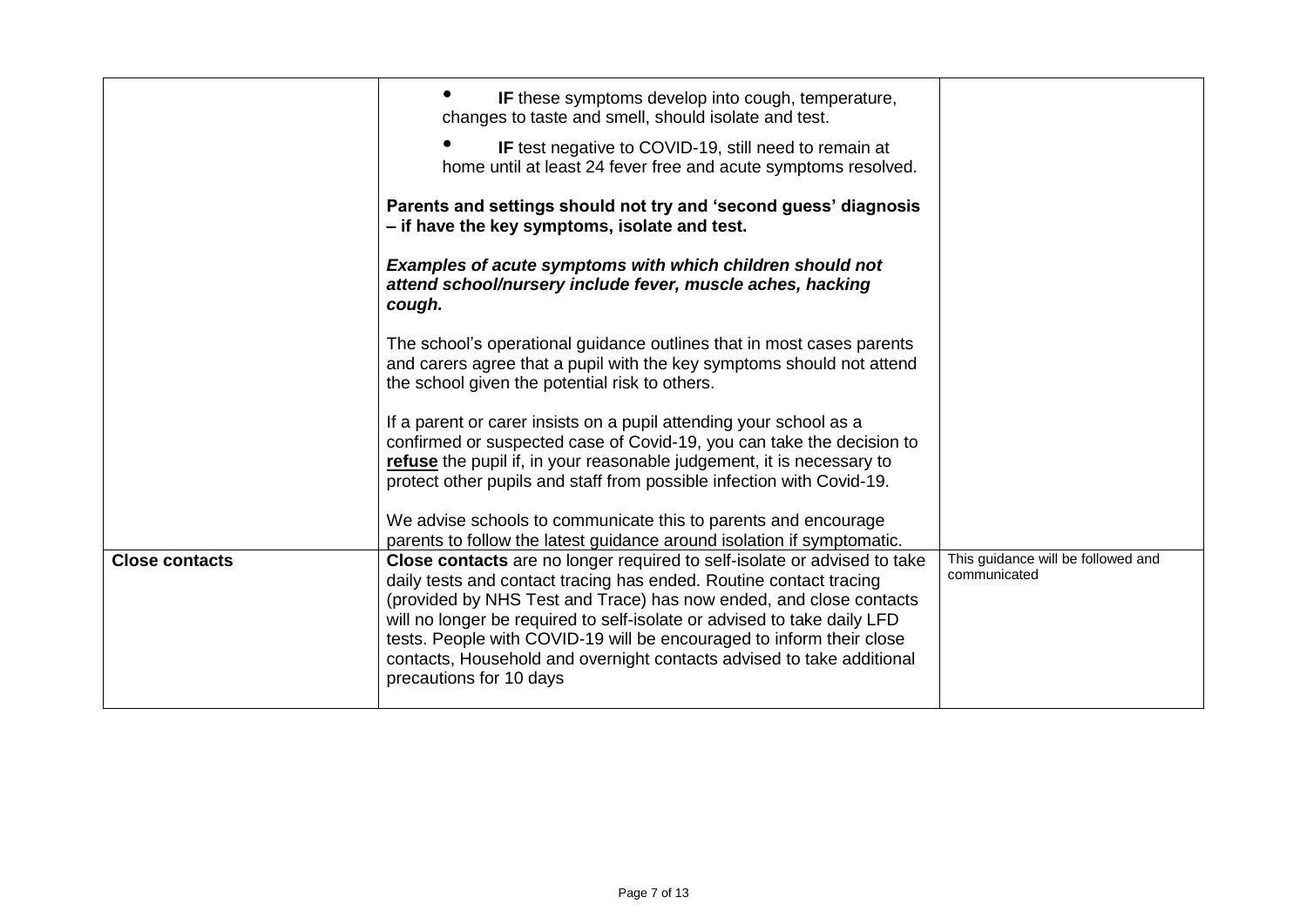|          | How to safely return to your normal routine before 10 days                                                                                   |                                                                |  |                                                                                  |                                                      |  |                                    |
|----------|----------------------------------------------------------------------------------------------------------------------------------------------|----------------------------------------------------------------|--|----------------------------------------------------------------------------------|------------------------------------------------------|--|------------------------------------|
|          |                                                                                                                                              | <b>Day</b>                                                     |  | How to safely return to your normal routine before 10 days                       |                                                      |  |                                    |
|          |                                                                                                                                              | $0^{\circ}$                                                    |  | Stay at home                                                                     |                                                      |  |                                    |
|          |                                                                                                                                              | $1 - 4$                                                        |  | Stay at home                                                                     |                                                      |  |                                    |
|          |                                                                                                                                              | 5                                                              |  | Take an LFD test                                                                 |                                                      |  |                                    |
|          |                                                                                                                                              |                                                                |  | LFD is negative.                                                                 | LFD is positive.                                     |  |                                    |
|          |                                                                                                                                              |                                                                |  | stay at home                                                                     | stay at home                                         |  |                                    |
|          |                                                                                                                                              | $6\phantom{1}$                                                 |  | Take an LFD test                                                                 | Take an LFD test                                     |  |                                    |
|          |                                                                                                                                              |                                                                |  |                                                                                  |                                                      |  |                                    |
|          |                                                                                                                                              |                                                                |  | <b>LFD</b> is negative                                                           | LFD is negative,<br>stay at home                     |  |                                    |
|          |                                                                                                                                              |                                                                |  | return to normal routine**                                                       |                                                      |  |                                    |
|          |                                                                                                                                              | $\overline{7}$                                                 |  |                                                                                  | Take an LFD test                                     |  |                                    |
|          |                                                                                                                                              |                                                                |  | 'Day your symptoms started or your test<br>was taken if you do not have symptoms |                                                      |  |                                    |
|          |                                                                                                                                              |                                                                |  | ** You can return to your normal routine if                                      | <b>LFD</b> is negative<br>return to normal routine** |  |                                    |
|          |                                                                                                                                              |                                                                |  | you do not have a high temperature                                               |                                                      |  |                                    |
|          |                                                                                                                                              |                                                                |  |                                                                                  |                                                      |  |                                    |
|          |                                                                                                                                              |                                                                |  |                                                                                  |                                                      |  | This guidance will be followed and |
| Testing: | PCR testing is still currently available for anyone with Covid-19<br>communicated                                                            |                                                                |  |                                                                                  |                                                      |  |                                    |
|          | symptoms.                                                                                                                                    |                                                                |  |                                                                                  |                                                      |  |                                    |
|          |                                                                                                                                              | Regular asymptomatic testing of staff and pupils in mainstream |  |                                                                                  |                                                      |  |                                    |
|          |                                                                                                                                              |                                                                |  | secondary schools will not be expected to continue. Any outstanding              |                                                      |  |                                    |
|          |                                                                                                                                              |                                                                |  | test orders from the DfE will now not be delivered.                              |                                                      |  |                                    |
|          |                                                                                                                                              |                                                                |  |                                                                                  |                                                      |  |                                    |
|          |                                                                                                                                              |                                                                |  |                                                                                  |                                                      |  |                                    |
|          | Staff and pupils in specialist SEND settings, Alternative Provision, and<br>SEND units in mainstream schools are advised to continue regular |                                                                |  |                                                                                  |                                                      |  |                                    |
|          |                                                                                                                                              |                                                                |  | twice weekly testing. For further information, see SEND and specialist           |                                                      |  |                                    |
|          |                                                                                                                                              |                                                                |  | settings: additional COVID-19 operational guidance                               |                                                      |  |                                    |
|          |                                                                                                                                              |                                                                |  |                                                                                  |                                                      |  |                                    |
|          | (publishing.service.gov.uk).                                                                                                                 |                                                                |  |                                                                                  |                                                      |  |                                    |
|          | In the event of an outbreak, a school may also be advised by their local                                                                     |                                                                |  |                                                                                  |                                                      |  |                                    |
|          | health team or director of public health to undertake testing for staff and                                                                  |                                                                |  |                                                                                  |                                                      |  |                                    |
|          |                                                                                                                                              |                                                                |  | students of secondary age and above for a period of time. This would             |                                                      |  |                                    |
|          |                                                                                                                                              |                                                                |  | only be as an exceptional measure and any tests schools have                     |                                                      |  |                                    |
|          |                                                                                                                                              |                                                                |  | currently should be kept in case, they are needed for this. If schools do        |                                                      |  |                                    |
|          |                                                                                                                                              |                                                                |  | not have tests available, they will be able to be ordered from the DfE for       |                                                      |  |                                    |
|          |                                                                                                                                              |                                                                |  |                                                                                  |                                                      |  |                                    |
|          | use if in response to an outbreak.                                                                                                           |                                                                |  |                                                                                  |                                                      |  |                                    |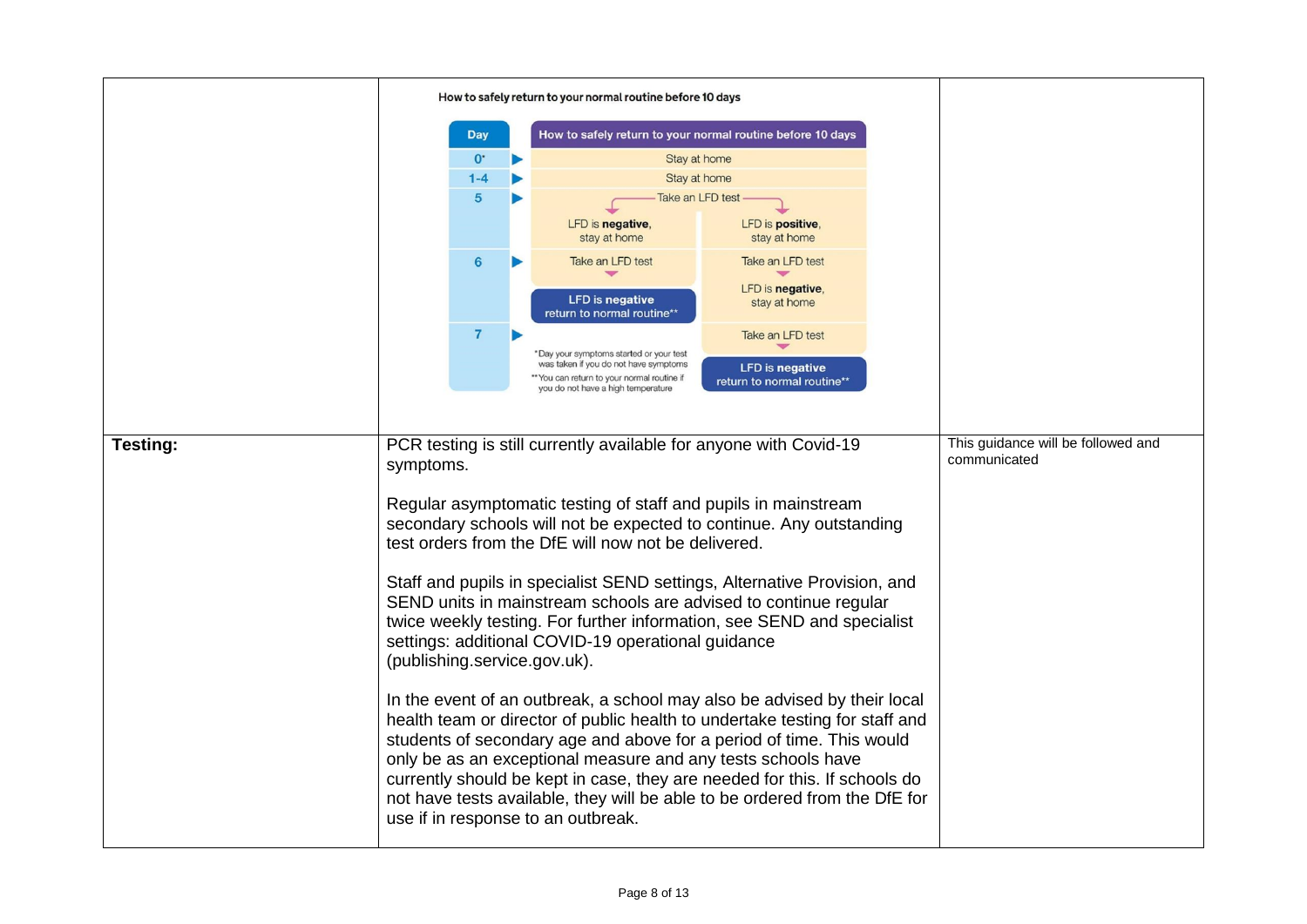| Dealing with outbreak.                                                                                                                                                                                                                                              | Schools are required to update their contingency plan (or outbreak<br>management plan) and describe how they will respond if children,<br>pupils, or staff test positive for COVID-19, how they will operate if they<br>are advised to reintroduce any measures to help break chains of<br>transmission                                                                                                                                                                                                                                                                                                                                                                                                                                                                                  | This guidance will be followed |
|---------------------------------------------------------------------------------------------------------------------------------------------------------------------------------------------------------------------------------------------------------------------|------------------------------------------------------------------------------------------------------------------------------------------------------------------------------------------------------------------------------------------------------------------------------------------------------------------------------------------------------------------------------------------------------------------------------------------------------------------------------------------------------------------------------------------------------------------------------------------------------------------------------------------------------------------------------------------------------------------------------------------------------------------------------------------|--------------------------------|
| Thresholds - most settings, it<br>will make sense to think about<br>taking extra action if they face<br>severe operational disruption<br>to face-to-face education,<br>however thresholds for when<br>to consider seeking further<br>advice:                        | For most education and childcare settings may consider seeking advice<br>when:<br>• a higher than previously experienced and/or rapidly increasing number<br>of staff or student absences due to COVID-19 infection<br>• evidence of severe disease due to COVID-19, for example if a pupil,<br>student, child or staff member is admitted to hospital due to COVID-19<br>• a cluster of cases where there are concerns about the health needs of<br>vulnerable staff or students within the affected group                                                                                                                                                                                                                                                                              | This guidance will be followed |
| For special schools, alternative<br>provision, SEND/AP units<br>within schools and colleges,<br>open and secure children's<br>homes and settings that<br>operate with 20 or fewer<br>children, pupils, students and<br>staff at any one time, may<br>consider when: | 2 children, pupils, students, and staff, who are likely to have mixed<br>closely, test positive for COVID-19 within a 10-day period and/or there<br>are concerns about the health needs of vulnerable individuals within the<br>affected group                                                                                                                                                                                                                                                                                                                                                                                                                                                                                                                                           | N/A                            |
| <b>Outbreak Key principles:</b>                                                                                                                                                                                                                                     | The school to maximise the number of children and young people<br>in face-to-face education or childcare and minimise any disruption,<br>while protecting those most vulnerable to increased risk from<br>COVID-19.<br>Any benefits in managing COVID-19 risk should be weighed against<br>any educational drawbacks and the additional measures described in<br>this guidance should be considered only in exceptional circumstances<br>and be time limited, to minimise disruption to face-to-face education and<br>protect the most vulnerable.<br>Measures should affect the minimum number of children for the shortest<br>time<br>attendance restrictions advised as a last resort only - neither contacts<br>or sibling of positive cases should be asked to isolate under normal | This guidance will be followed |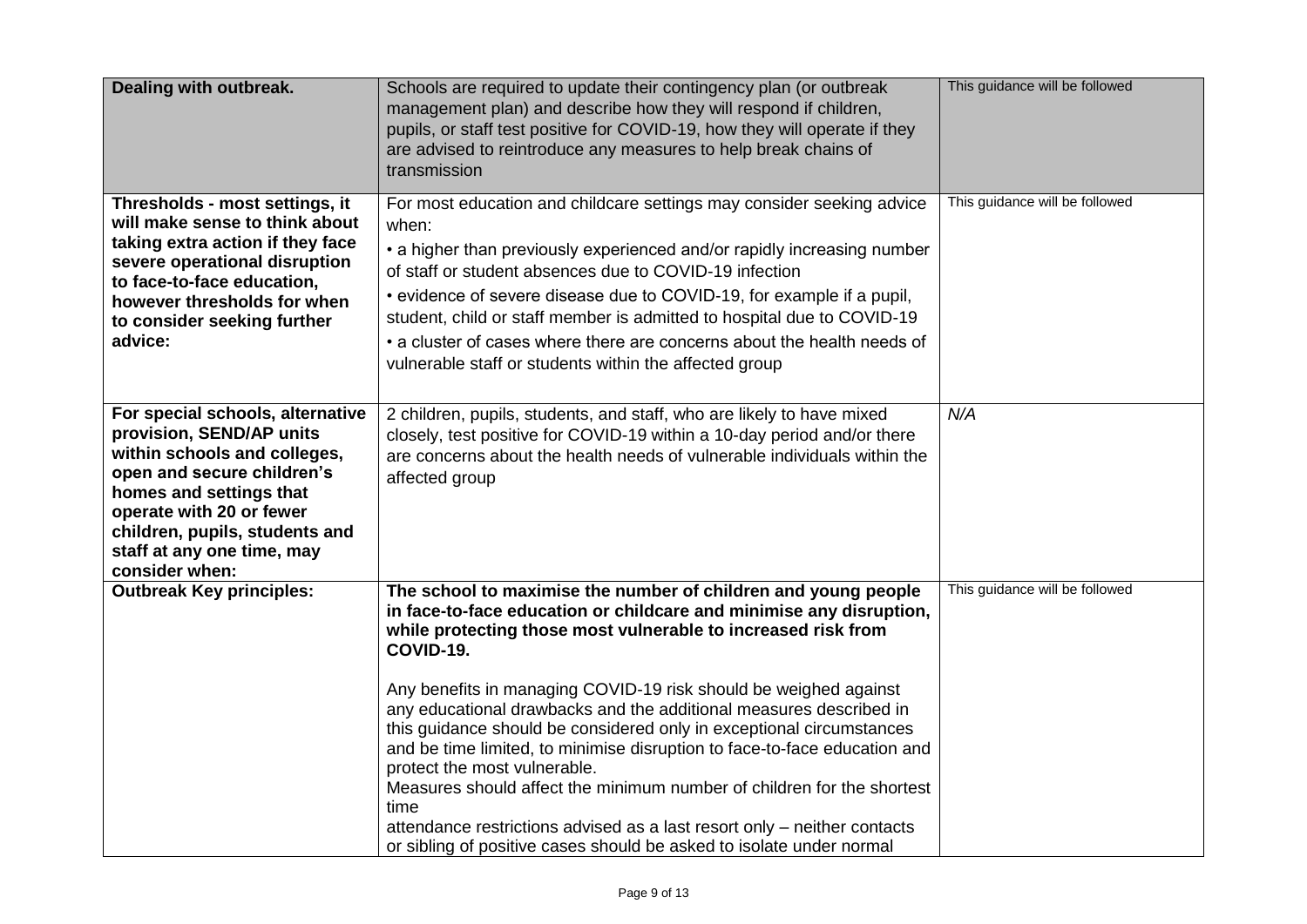|                                                                                                     | circumstances.                                                                                                                                                                                                                                                                                                                                                                                                                                                                                                                                                            |                                                                      |
|-----------------------------------------------------------------------------------------------------|---------------------------------------------------------------------------------------------------------------------------------------------------------------------------------------------------------------------------------------------------------------------------------------------------------------------------------------------------------------------------------------------------------------------------------------------------------------------------------------------------------------------------------------------------------------------------|----------------------------------------------------------------------|
|                                                                                                     | In addition to day-to-day control measures, additional 'outbreak control<br>measures' may be advised by DsPH (or their teams) or UKHSA Health<br>Protection Team following an individual risk assessment.                                                                                                                                                                                                                                                                                                                                                                 |                                                                      |
| <b>Contingency Planning (Outbreak</b>                                                               | Measures may include:                                                                                                                                                                                                                                                                                                                                                                                                                                                                                                                                                     |                                                                      |
| management) Contingency<br><b>Framework</b>                                                         | Warn and inform information to setting, or group within<br>the setting.                                                                                                                                                                                                                                                                                                                                                                                                                                                                                                   |                                                                      |
|                                                                                                     | Measures to promote social distancing, reduce crowding<br>or inter-group mixing                                                                                                                                                                                                                                                                                                                                                                                                                                                                                           |                                                                      |
|                                                                                                     | Measures to reduce mixing of staff                                                                                                                                                                                                                                                                                                                                                                                                                                                                                                                                        |                                                                      |
|                                                                                                     | Temporary limits on visits in and out of setting (e.g.<br>performances, educational visits)                                                                                                                                                                                                                                                                                                                                                                                                                                                                               |                                                                      |
|                                                                                                     | Temporary reintroduction of face coverings in communal<br>areas and/or classrooms                                                                                                                                                                                                                                                                                                                                                                                                                                                                                         |                                                                      |
|                                                                                                     | One off targeted outbreak testing of staff and<br>pupils/students (in yr 7 and above). This may include<br>temporary onsite LFD testing in SEND settings,                                                                                                                                                                                                                                                                                                                                                                                                                 |                                                                      |
|                                                                                                     | Attendance restrictions<br>$\bullet$                                                                                                                                                                                                                                                                                                                                                                                                                                                                                                                                      |                                                                      |
| <b>Pupil /staff related issues</b>                                                                  | Settings should continue to encourage coronavirus (COVID-19)<br>vaccination uptake for eligible students and staff.                                                                                                                                                                                                                                                                                                                                                                                                                                                       |                                                                      |
| Vulnerable groups who are<br>clinically, extremely vulnerable.                                      | Following successful roll-out of vaccine programme + rapid access to<br>therapeutics for those at highest risk, people previously considered<br>clinically extremely vulnerable (CEV) will not be advised to shield again.<br>People at higher risk advised to follow same guidance as everyone else<br>with additional advice available here COVID-19: guidance for people<br>whose immune system means they are at higher risk - GOV.UK<br>(www.gov.uk)/ Guidance for people previously considered clinically<br>extremely vulnerable from COVID-19 GOV.UK (www.gov.uk) | N/A at present, but if necessary, this<br>guidance would be followed |
| Assessment of all staff, including<br>high risk staff with vulnerable /<br>shielding family member, | A risk assessment should be undertaken with clinically extremely<br>vulnerable and clinically vulnerable. A risk assessment should also be<br>undertaken (or reviewed/updated if one was previously undertaken)                                                                                                                                                                                                                                                                                                                                                           | This guidance will be followed                                       |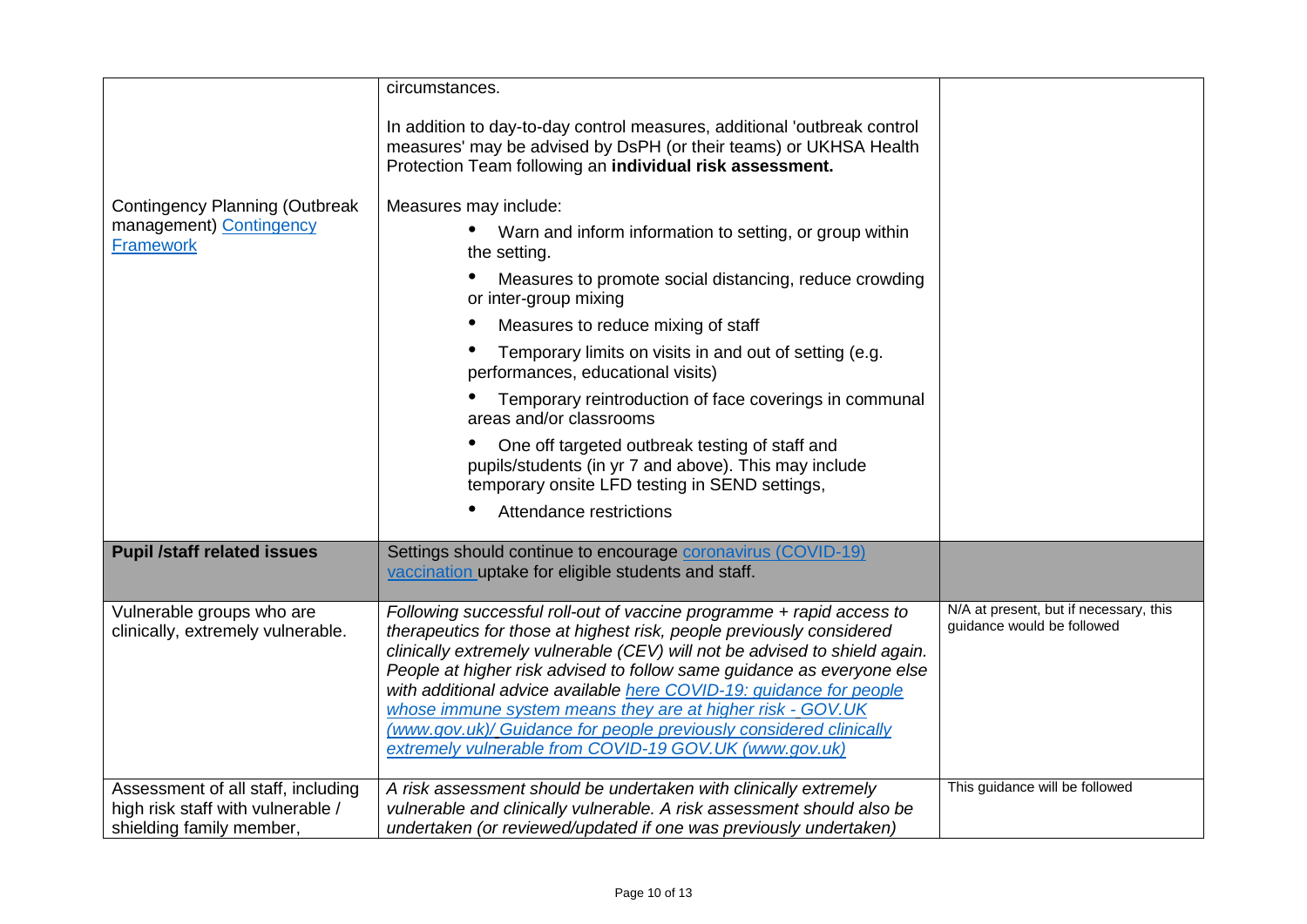| underlying health conditions or<br>other risk factors | with staff who may be anxious about returning to school and/or due to<br>the increased numbers. The 'Risk assessment for all staff including<br>vulnerable groups' can be used to aid and record this assessment -<br>https://devoncc.sharepoint.com/:w:/s/PublicDocs/Education/ESoXeZkA<br>QylLupPG5VVG6yQB2iEFDD4pgkko5qBbtOSEkw?e=040Qiy                                                                                                                                                                                                           |                                |
|-------------------------------------------------------|-------------------------------------------------------------------------------------------------------------------------------------------------------------------------------------------------------------------------------------------------------------------------------------------------------------------------------------------------------------------------------------------------------------------------------------------------------------------------------------------------------------------------------------------------------|--------------------------------|
| Pregnant staff                                        | Coronavirus (COVID-19): advice for pregnant employees - GOV.UK<br>(www.gov.uk)<br>- should have a risk assessment in place: Coronavirus (COVID-19)<br>infection and pregnancy (rcog.org.uk) can support risk assessment.<br>- a more precautionary approach advised for those >28 weeks pregnant<br>or for individuals with underlying health conditions that place them at<br>greater risk.                                                                                                                                                          | This guidance will be followed |
| <b>Transport</b>                                      |                                                                                                                                                                                                                                                                                                                                                                                                                                                                                                                                                       |                                |
| <b>Travel and quarantine</b>                          | Where pupils travel from abroad to attend a boarding school, you will<br>need to explain the rules to pupils and their parents before they travel to<br>the UK. All pupils travelling to England must adhere to travel legislation,<br>details of which are set out in government travel advice. Additional<br>guidance has been issued on the quarantine arrangements for boarding<br>school pupils travelling from red-list countries to attend a boarding<br>school in England.                                                                    | N/A                            |
| <b>Transport to/from school</b>                       | There is no longer a legal requirement to wear a face covering but the<br>government suggests people continue to wear one in crowded and<br>enclosed spaces where they may come into contact with people they do<br>not normally meet<br>You may wish to consider, in light of this advice, whether to ask children<br>and young people aged 11 and over to continue to wear face coverings<br>on dedicated school and college transport.<br>Dedicated transport to schools and colleges COVID-19 operational<br>guidance (publishing.service.gov.uk) | N/A                            |
| <b>Curriculum considerations</b>                      |                                                                                                                                                                                                                                                                                                                                                                                                                                                                                                                                                       |                                |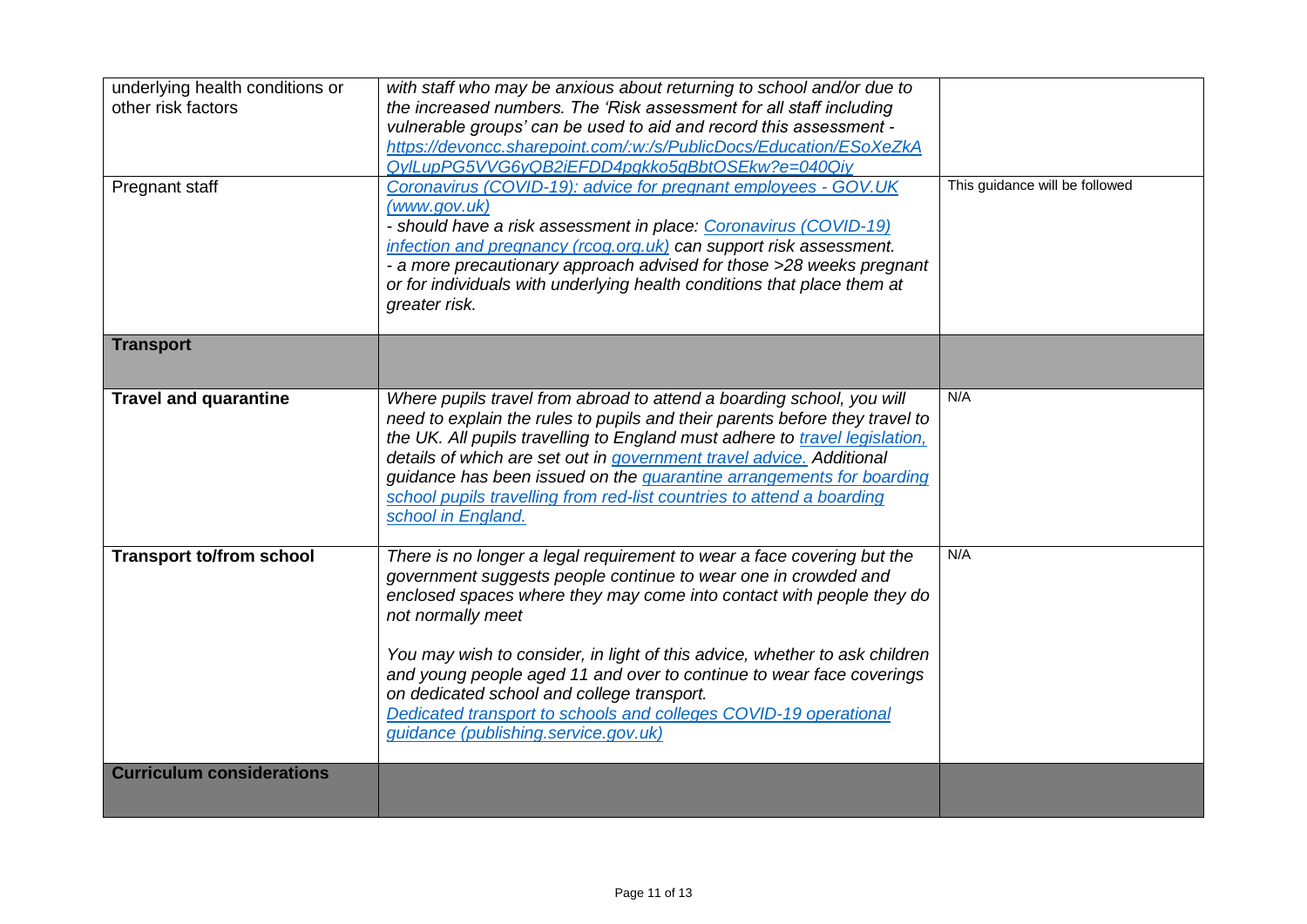| <b>Educational visits</b>                            | You should undertake full and thorough risk assessments in relation to<br>all educational visits and ensure that any public health advice, such as<br>hygiene and ventilation requirements, is included as part of that risk<br>assessment. General guidance about educational visits is available and<br>is supported by specialist advice from the Outdoor Education Advisory<br>Panel (OEAP).                                                                                                                                                                                                                                                                                                  | This guidance will be followed and<br>EVOLVE risk assessments will be<br>completed before any trips.                                           |
|------------------------------------------------------|---------------------------------------------------------------------------------------------------------------------------------------------------------------------------------------------------------------------------------------------------------------------------------------------------------------------------------------------------------------------------------------------------------------------------------------------------------------------------------------------------------------------------------------------------------------------------------------------------------------------------------------------------------------------------------------------------|------------------------------------------------------------------------------------------------------------------------------------------------|
| <b>Resources</b>                                     |                                                                                                                                                                                                                                                                                                                                                                                                                                                                                                                                                                                                                                                                                                   |                                                                                                                                                |
|                                                      | <b>DfE daily email-</b> DfE - COVID daily email subscription service<br>(office.com)<br><b>Posters and promotional material -</b><br>https://coronavirusresources.UKHSA.gov.uk/back-to-school/resources/                                                                                                                                                                                                                                                                                                                                                                                                                                                                                          |                                                                                                                                                |
|                                                      | <b>NHS resources and videos</b><br><b>Handwashing for teachers</b><br><sup>①</sup> Handwashing for children<br><sup>①</sup> Coronavirus factsheet for kids<br><b>PPE Donning and Doffing advice</b>                                                                                                                                                                                                                                                                                                                                                                                                                                                                                               |                                                                                                                                                |
|                                                      | <b>Other resources and videos</b><br>© COVID-19: the facts   Scouts<br><sup>1</sup> eBug https://e-bug.eu/<br><b><i><sup>①</sup> UKHSA webcast - Breaking the chain of infection</i></b>                                                                                                                                                                                                                                                                                                                                                                                                                                                                                                          |                                                                                                                                                |
| <b>Oversight of the governing</b><br>body            |                                                                                                                                                                                                                                                                                                                                                                                                                                                                                                                                                                                                                                                                                                   |                                                                                                                                                |
| Governor oversight during the<br>COVID-19 outbreaks. | The governing body agendas are structured to ensure all statutory<br>requirements are discussed and school leaders are held to account for<br>their implementation. The Headteacher's report to governors includes<br>content and updates on how the school is continuing to meet its<br>statutory obligations in addition to covering the school's response to<br>COVID-19 outbreaks Regular dialogue with the Chair of Governors and<br>those governors with designated responsibilities is in place.<br>Minutes of governing body meetings are reviewed to ensure that they<br>accurately record governors' oversight and holding leaders to account<br>for areas of statutory responsibility. | Head of School report to Governors<br>includes Covid updates and the<br>updated risk assessments are always<br>shared with the link Governors. |